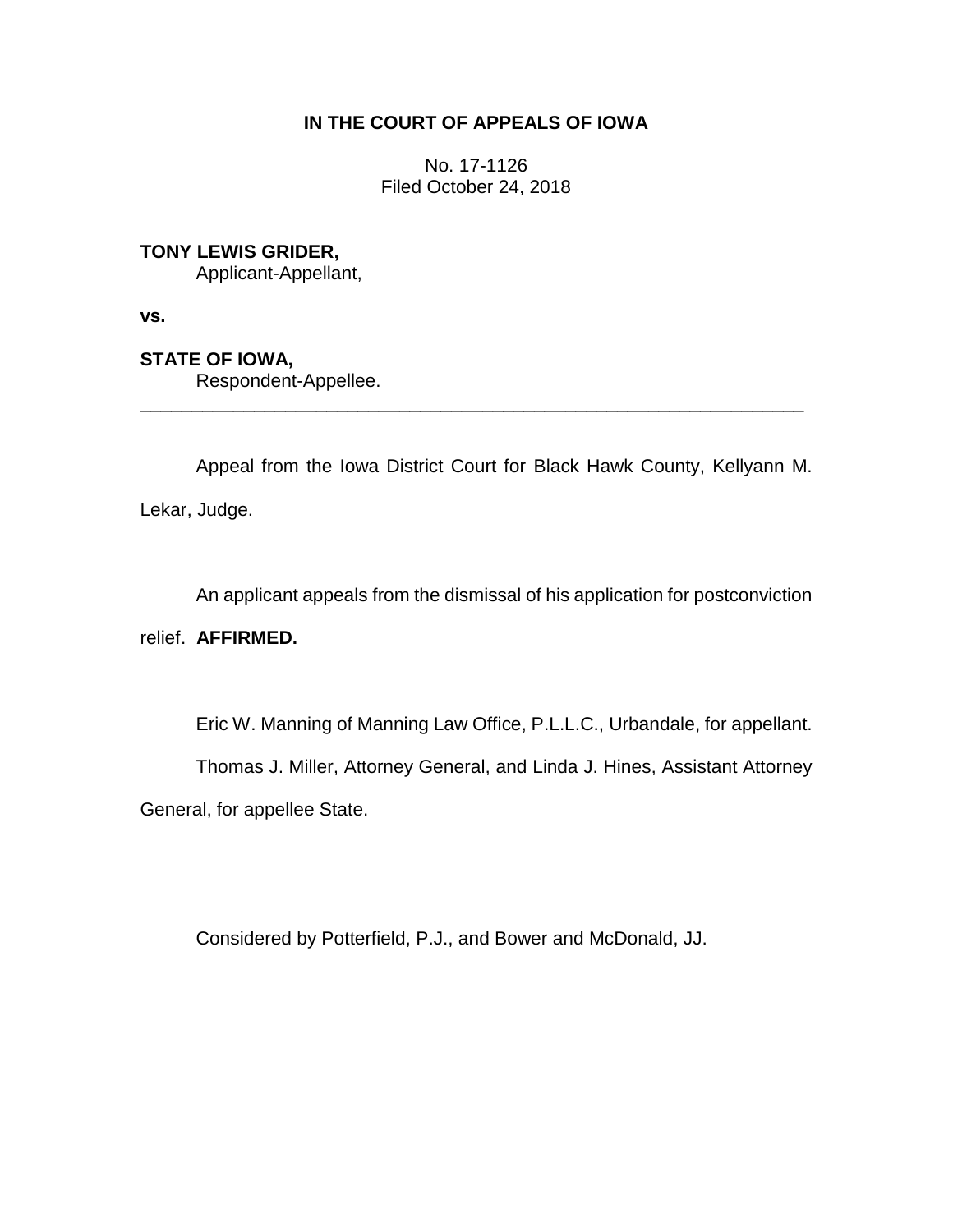### **POTTERFIELD, Presiding Judge.**

Tony Grider appeals the dismissal of his application for postconviction relief filed after his 2011 convictions for conspiring to manufacture a controlled substance and/or manufacturing a controlled substance (more than five grams of methamphetamine); possession of ephedrine and/or pseudoephedrine with the intent to manufacture a controlled substance; possession of ether with the intent to manufacture a controlled substance; and possession of marijuana, in violation of Iowa Code section 124.401(1)(b), (4), and (5) (2009). On appeal, Grider argues his postconviction-relief counsel provided ineffective assistance in failing to ensure the district court addressed all of his claims, including claims his trial counsel provided ineffective assistance.

### **I. Background Facts and Proceedings.**

In Grider's direct appeal, we found the following facts:

In May of 2011, the Black Hawk County Sheriff's deputies conducted a "trash rip" at Grider's residence. Deputies found several Sudafed packages stuffed inside a cigarette box, plastic tubing, syringes and syringe caps, and plastic baggies. Inside one of the baggies was a bent spoon with black burn marks. Also found was a letter addressed to Grider and a paycheck bearing his name. A search warrant was obtained for Grider's residence.

Grider lived in the home with other individuals. Grider and two other persons were present in the home when the search warrant was executed. During the search of the house, investigators found a meth pipe, marijuana, and other drug related paraphernalia in Grider's bedroom. When investigators found the detached garage locked, they asked Grider about a key to the garage. Grider did not respond. Investigators entered the garage through a window. During the search of the house, the key to the garage was found on a key ring with other keys inside the pocket of a coat which was with other items in a clothes basket located in Grider's bedroom.

During the search of the garage, investigators discovered items consistent with the manufacture of methamphetamine inside a shop vac. The items included plastic bags containing receipts, lithium battery packaging, pseudoephedrine blister packaging, coffee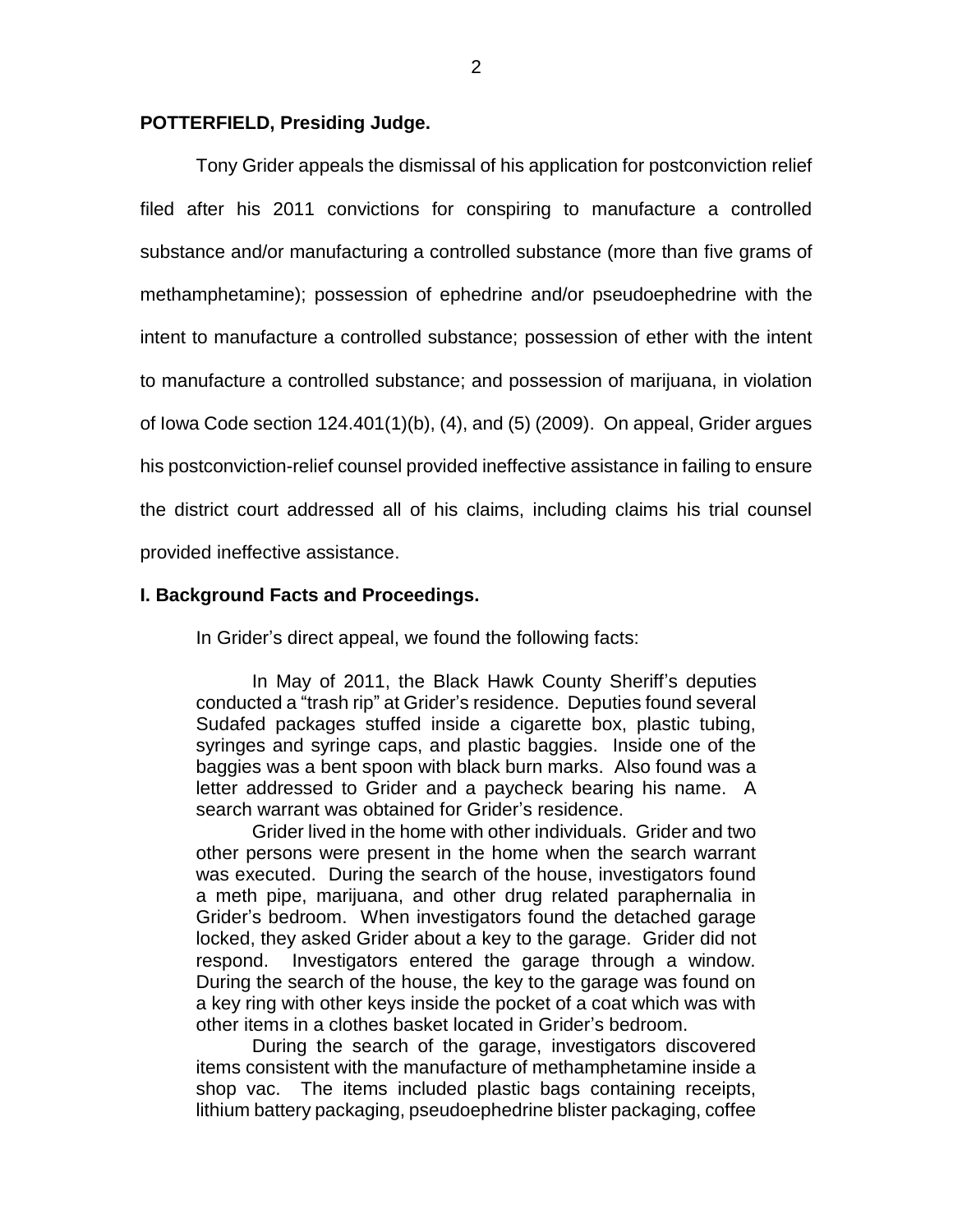filters and used filters, and a Gatorade bottle containing sludge. Other items commonly used in the manufacture of methamphetamine were also found in the garage.

*State v. Grider*, No. 11-2086, 2013 WL 541638, at \*1 (Iowa Ct. App. Feb. 13, 2013).

A jury convicted Grider in December 2011, and he was sentenced to twentyfive years on one count and fifteen years on each of the other counts, to be served concurrently. Grider brought a direct appeal, arguing his trial counsel was per se ineffective for waving the reporting of closing arguments, the trial court erred in admitting evidence of his prior manufacture of methamphetamine, and the trial court applied the wrong standard in reviewing his motion for a new trial. Grider also made thirty-three pro se claims. Our court affirmed Grider's conviction and found "his [pro se] 'arguments' are waived and warrant no relief" because his pro se brief did not comply with the rules of appellate procedure. *Id.* at \*6–7.

Grider filed a pro se petition for postconviction relief in April 2013. He filed an amended application for postconviction relief in June 2013 through counsel, alleging his trial counsel failed to allow him to participate in his own defense, failed to depose several witnesses, failed to investigate, and several other claims. In July 2013, Grider's counsel withdrew and he filed a pro se amended application. In October 2013, Grider again obtained counsel and filed a subsequent amended petition. In July 2014, Grider filed a pro se amendment, alleging a witness planted the keys to the garage in his room. In April 2015, Grider's counsel withdrew and substitute counsel was appointed.

In January 2017, a hearing on Grider's application for postconviction relief was held. During the course of the hearing, the district court determined Grider's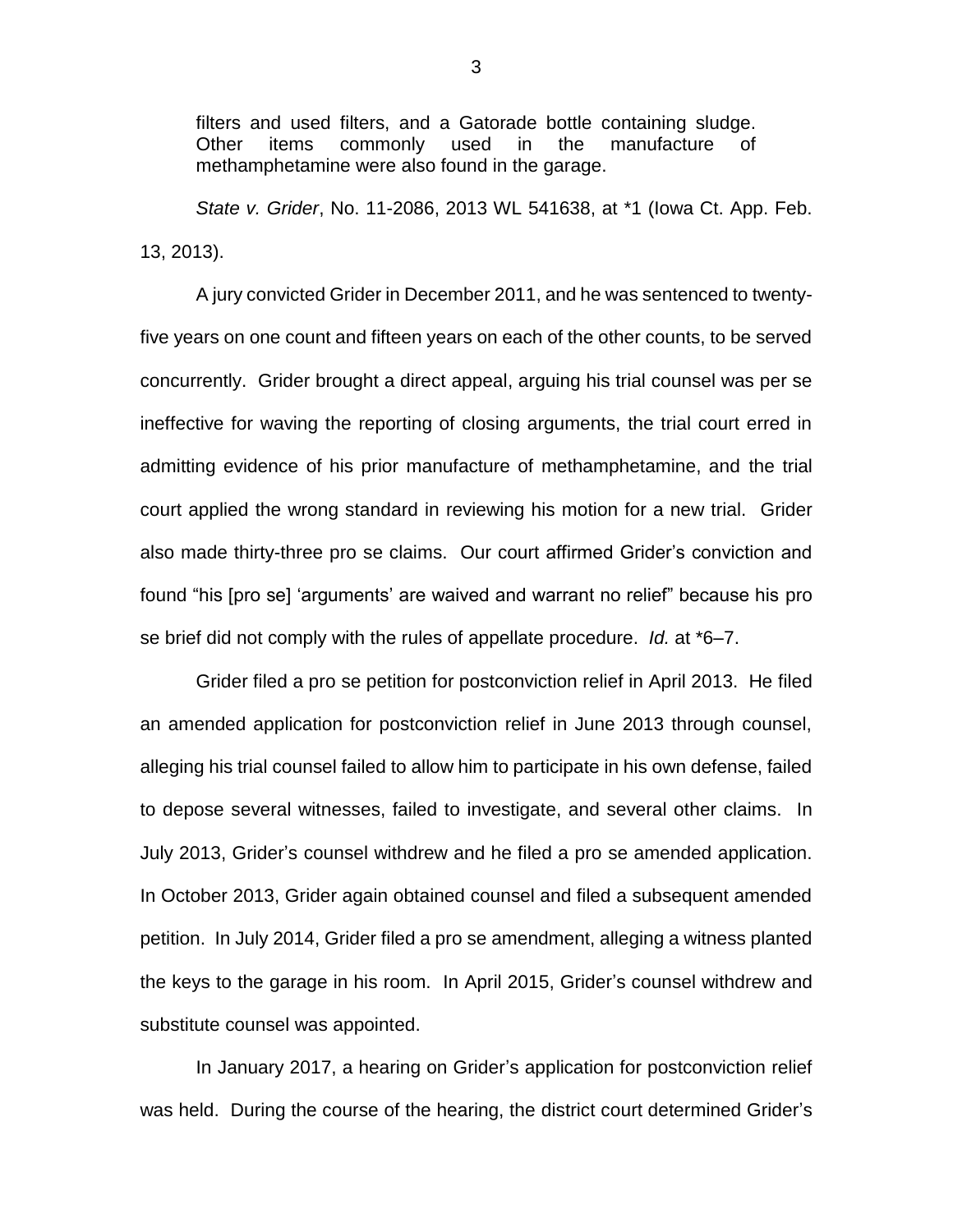issues could be classified as alternative theories that Grider alleges his trial counsel was ineffective for failing to adequately or strategically pursue. The crux of Grider's theory of defense is that his roommates were manufacturing methamphetamine in his locked garage without his knowledge and that his roommates were working with law enforcement to set up Grider.

The district court denied Grider's application for postconviction relief, finding Grider did not prove that his trial counsel's failure to investigate or call certain witnesses was a breach of an essential duty or that prejudice resulted.

Grider appeals.

## **II. Standard of Review.**

Postconviction proceedings are generally reviewed for correction of errors at law. *Moon v. State*, 911 N.W.2d 137, 142 (Iowa 2018). "When the basis for relief implicates a violation of a constitutional dimension, our review is de novo." *Id.* 

#### **III. Discussion.**

On appeal, Grider claims the postconviction-relief court failed to address all of his claims. He argues "there was no specific finding of fact other than a broad dismissal which included multiple claims." At the conclusion of the postconvictionrelief hearing, the court presented to Grider's counsel six claims it believed to be inclusive of all issues raised. Grider's counsel agreed those six claims incorporated each issue raised, and the district court later made a ruling on those six claims.

A postconviction relief court must consider all claims raised before it, both those raised by counsel and those raised pro se. *See Gamble v. State*, 723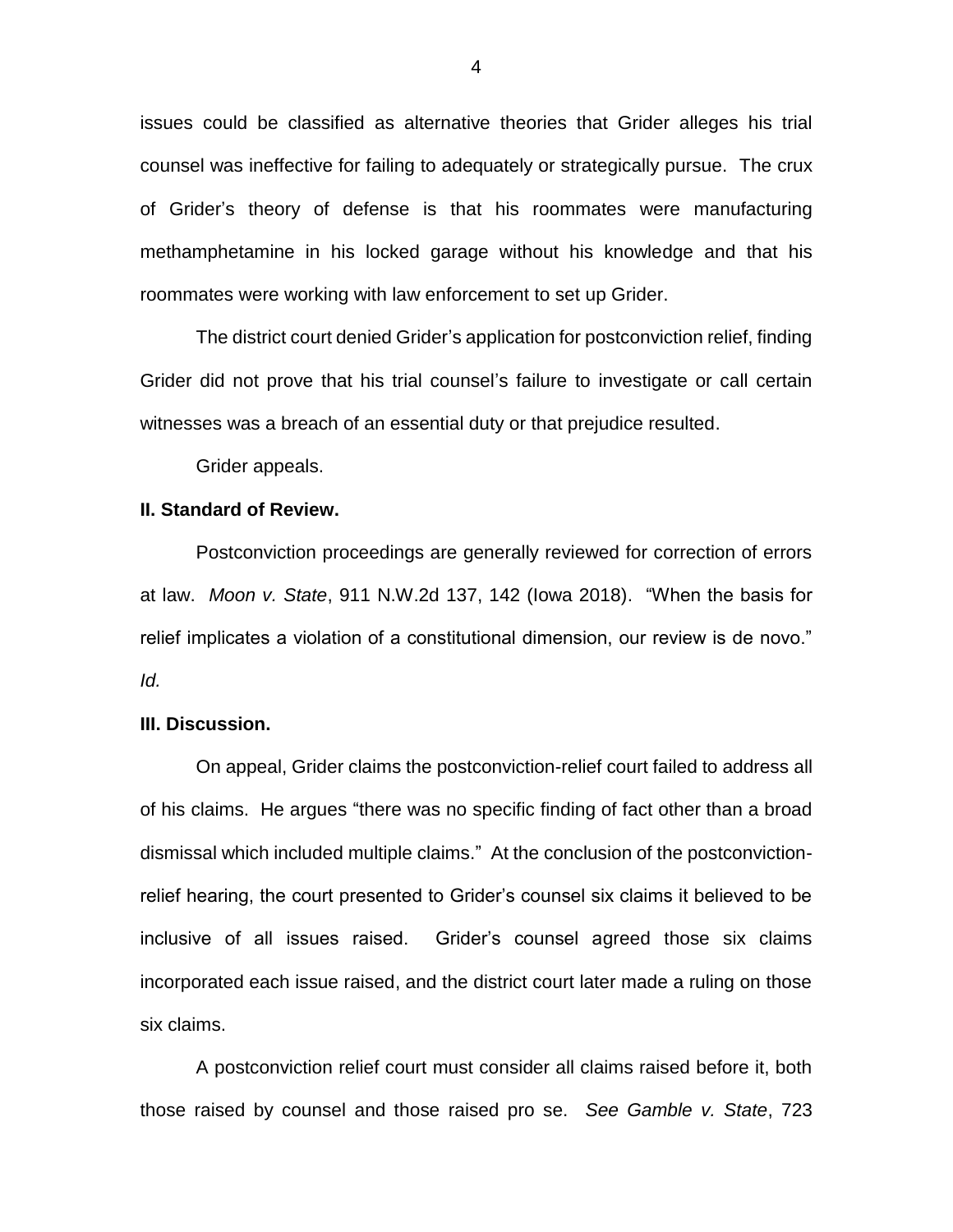N.W.2d 443, 446 (Iowa 2006). "Despite the requirement of section 822.7 [(2013)] that the district court make specific findings of fact and conclusions of law as to each issue, we have said that substantial compliance is sufficient." *Id.* "Even if the court does not respond to all of the applicant's allegations, the ruling is sufficient if it responds to all the issues raised." *Id.* Here, we find there were several issues raised, pro se or through prior counsel, that the postconviction-relief court did not address.

However, Grider did not file an Iowa Rule of Civil Procedure 1.904(2) motion or any other motion requesting the district court make a ruling on a specific issue it failed to address. Instead, Grider argues his postconviction-relief counsel was ineffective for failing file a motion requesting the court address to all of his claims. For Grider to prevail on his argument that his postconviction-relief counsel was ineffective for failing to file a rule 1.904 motion, he must show that one or more of the claims the court failed to rule on would have been successful. "Ineffectiveassistance claims require a showing by a preponderance of the evidence both that counsel failed an essential duty and that the failure resulted in prejudice." *State v. Coleman*, 907 N.W.2d 124, 141 (Iowa 2018) (citation omitted). "A showing that the error 'conceivably could have influenced the outcome' of the proceeding is not enough." *Lamasters v. State*, 821 N.W.2d 856, 866 (Iowa 2012). "Rather, the effect must be affirmatively proven by a showing 'that there is a reasonable probability that, but for counsel's unprofessional errors, the result of the proceeding would have been different.'" *Id*. (citations omitted). Here, because none of the claims the court did not explicitly address would have proven successful for Grider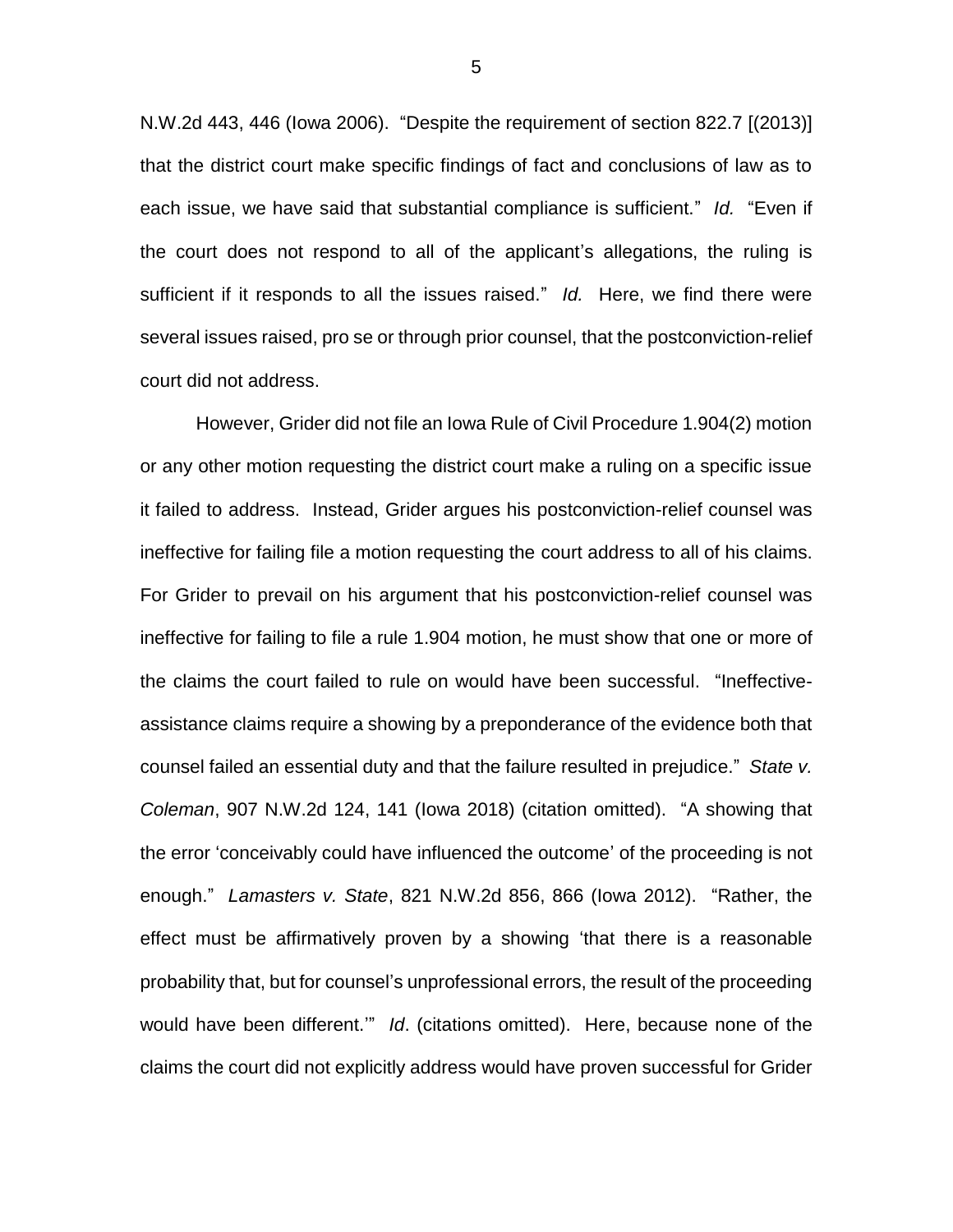or changed the outcome of the postconviction-relief hearing, Grider is not prejudiced by his counsel's failure to file a rule 1.904 motion.

Several of the claims not addressed by the court are not cognizable claims. Grider's initial postconviction application alleged his roommates were agents of the local drug task force who were sent to move in with him and set him up for methamphetamine manufacture; the keys to his detached garage—where the methamphetamine manufacturing operation (meth lab) was found—were planted in his room; his roommates were pulled over, found with drugs on them, and agreed to become informants to set up Grider; and after Grider's arrest, a friend visited Grider's residence and saw evidence of continued methamphetamine manufacture in the garage, indicating the person responsible for the meth lab was someone other than Grider. Grider's amended application made through counsel alleges he was not present at or a participant in methamphetamine manufacture. Another subsequent amendment claims Grider's "requests to depose alleged 'victims' was not addressed by the court or raised by counsel." These claims do not identify evidence that Grider's trial counsel could have or should have presented to support his alternate theories, and we do not have a record on which to evaluate them.

Grider made thirteen further claims regarding his trial counsel's ineffectiveness that were not explicitly addressed in the postconviction relief court's ruling. First, Grider argues his trial attorney knew the pseudoephedrine pills found in the meth lab were purchased by Grider's roommate but failed to address the issue at trial. He also claims his attorney failed to obtain information from the pseudoephedrine log identifying the purchaser of pills found at the meth lab until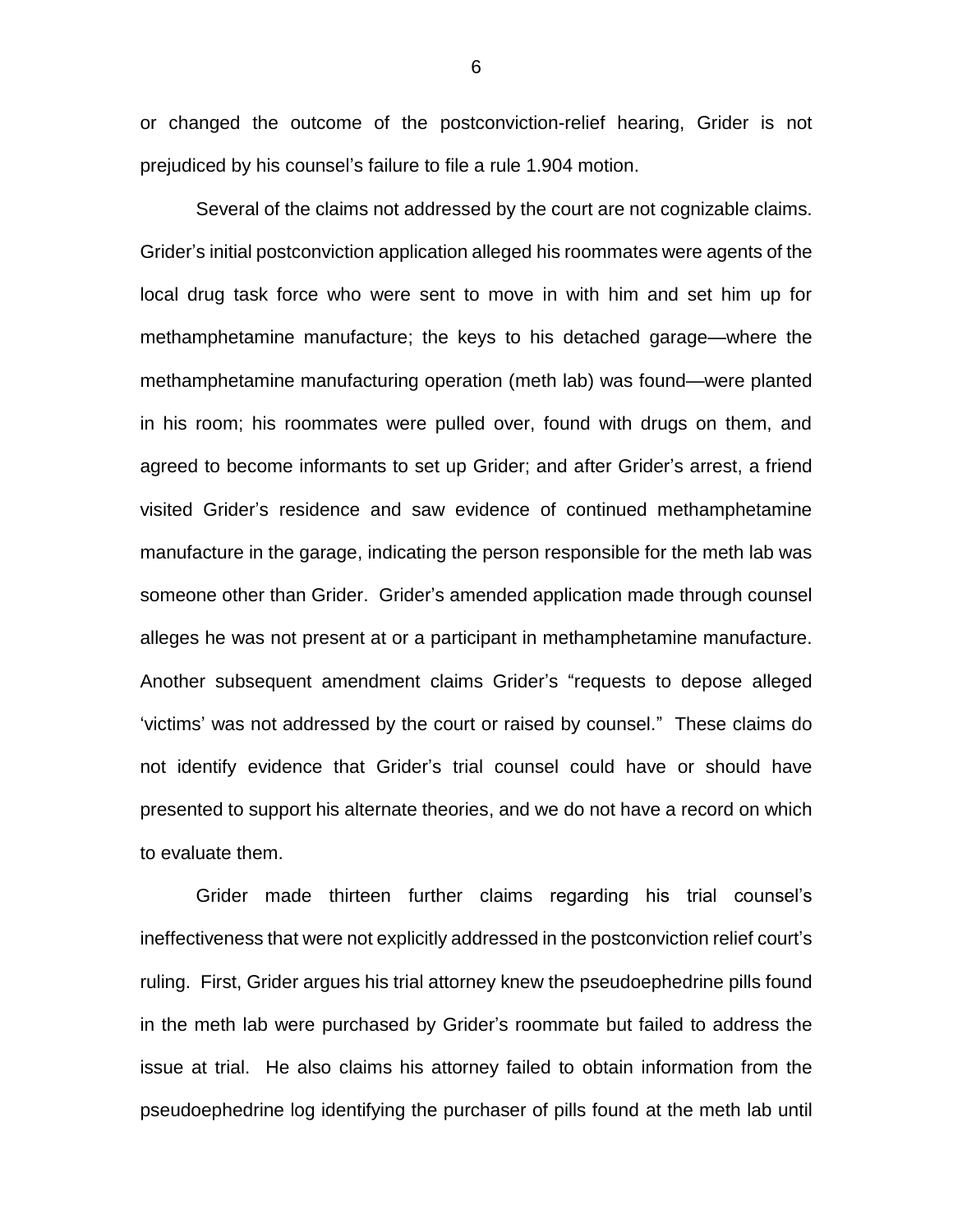the day before trial. While the record does not reveal when Grider's trial counsel obtained the pseudoephedrine log, his trial counsel knew at the time of the trial who purchased the pills found in the garage; Grider's counsel explained the pills found in the garage were purchased by a roommate in his opening statement and referred to that fact several times throughout the trial. The evidence in the record contradicts Grider's claim. Further, there is no evidence in the record the prosecution failed to turn over the pseudoephedrine log in a timely manner.

Second, Grider's trial counsel failed to challenge the admissibility of the garbage collected as evidence. Grider argues the evidence collected in the garbage should not have been admitted because it could have been possessed by any resident of the household. He also argues collecting the garbage was illegal because the garbage was not on the curb, but near his house, and was not collected on his regular garbage pickup day. Conflicting evidence was presented at trial. A defense witness testified the garbage was picked up on a Monday, when the regular garbage collection day was Tuesday, but did not testify as to whether the garbage was on the curb. An officer who conducted the trash pull testified the garbage was on the curb when it was collected but did not testify as to whether the garbage was collected on the usual collection day. "The constitutionality of a trash pull depends upon 'whether the garbage was readily accessible to the public so as to render any expectation of privacy objectively unreasonable.'" *United States v. Williams*, 669 F.3d 903, 905 (8th Cir. 2012); *see also State v. Henderson*, 435 N.W.2d 394, 397 (Iowa Ct. App. 1988). Because Grider has not presented evidence that he had an expectation of privacy in his garbage, we cannot say his trial counsel was ineffective for failing to suppress the evidence.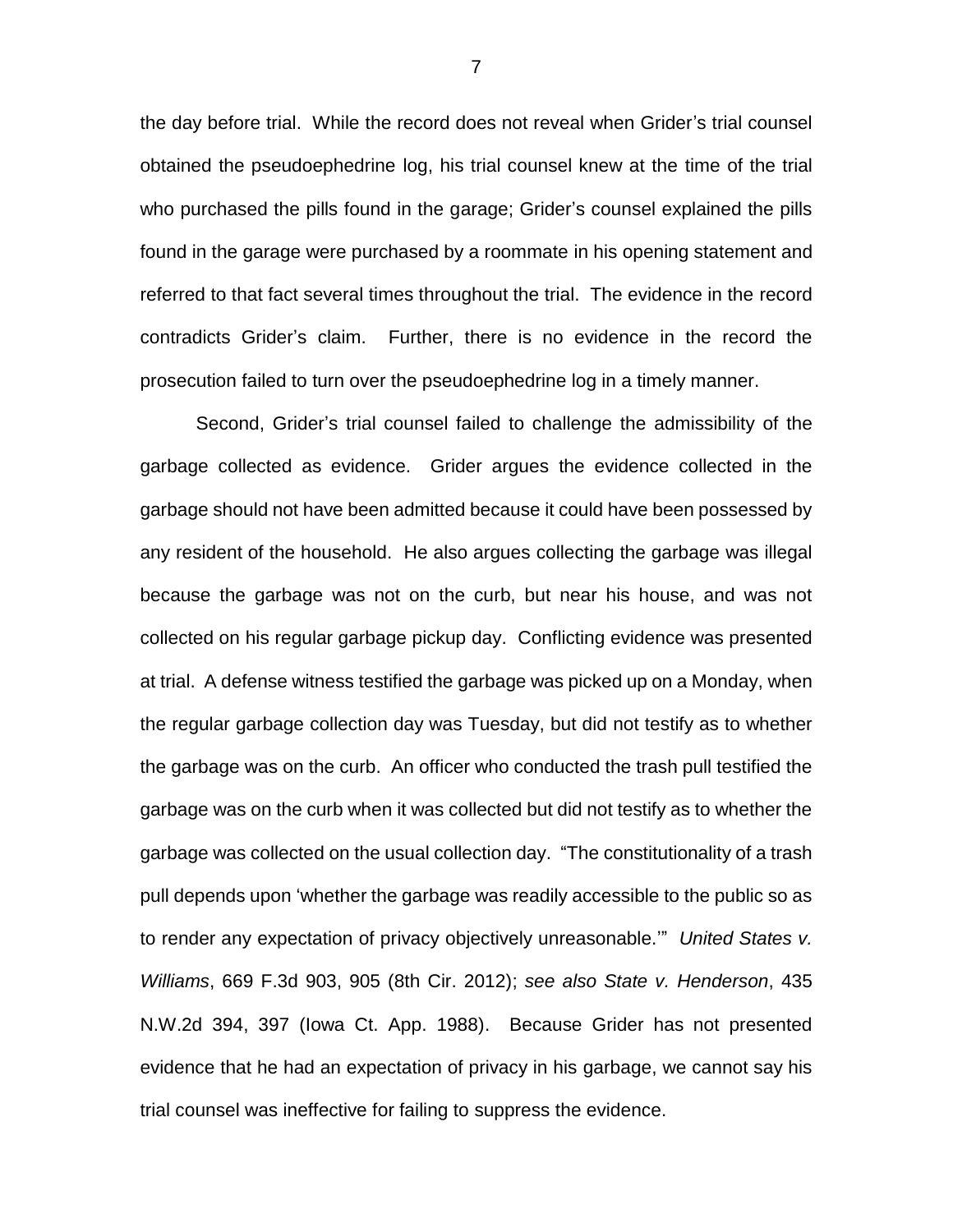Third, Grider argues State rebuttal witness Dana Dempsey should have been deposed and "effectively impeached." Grider testified at his jury trial that he did not know how to manufacture methamphetamine and did not "mess with dope at all. Period. No pot. Nothing." Dempsey was introduced as an impeachment witness and testified that he had previously manufactured methamphetamine with Grider and Grider knew how to manufacture methamphetamine. Grider does not make any assertions as to what a deposition by his counsel would have revealed or how Dempsey could have been impeached. "When complaining about the adequacy of an attorney's representation, it is not enough to simply claim that counsel should have done a better job. The applicant must state the specific ways in which counsel's performance was inadequate and identify how competent representation probably would have changed the outcome." *Dunbar v. State*, 515 N.W.2d 12, 15 (Iowa 1994). Because there is no evidence in the record suggesting how Dempsey could have been impeached, we cannot say whether his trial counsel was ineffective.

Fourth, Grider argues his trial counsel failed to make a motion for a new trial with the correct standard that the verdict was contrary to law or evidence, making the weight-of-the-evidence standard inapplicable. Because Grider does not explain how the verdict was contrary to law or evidence and he has not identified how "competent representation probably would have changed the outcome," we cannot consider this claim. *See id.* 

Fifth, Grider argues his trial counsel did not make sufficient motions at trial to preserve for appeal grounds to exclude Iowa Rule of Evidence 5.404(b) matters. Grider has not identified what specific character evidence he believes his counsel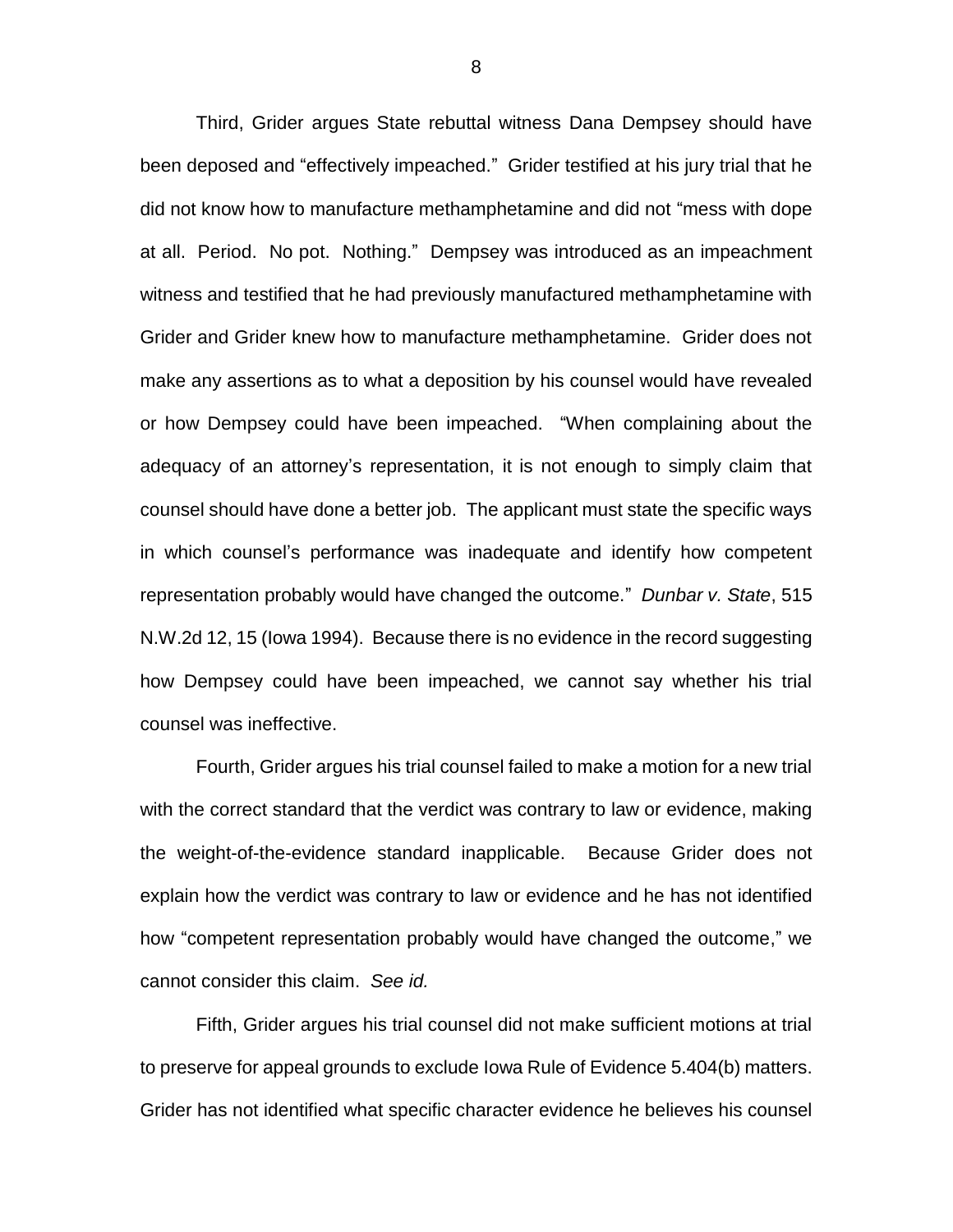should have challenged. His claim is overly broad, and we cannot consider it. *See id.* 

Sixth, Grider alleges all the people who lived with him at the time of his arrest should have been deposed, called at trial as hostile witnesses, and crossexamined by Grider's trial counsel. The postconviction-relief court addressed Grider's claims regarding deposing and calling his roommates to testify, but it did not explicitly address Grider's contention his counsel should have presented the testimony of his roommates as "hostile witnesses." The postconviction-relief court found many of his roommates would have refused to testify or would not have testified favorably for Grider.

Seventh, Grider argues he should not have testified at trial and his trial counsel failed to adequately inform him of the consequences of testifying. Grider's trial counsel was deposed in preparation for the postconviction-relief hearing and testified he had discussed with Grider the possibility of Grider testifying twice. He convinced Grider not to testify both times and was surprised when Grider insisted on testifying the day of trial. Trial counsel cannot make the decision whether to testify; the record demonstrates trial counsel advised Grider on the decision. *See Ledezma*, 626 N.W.2d at 146 ("The decision whether or not to testify belongs to the defendant, and the role of counsel is to provide advice to enable a defendant to make the decision."). We cannot say his trial counsel was ineffective.

Eighth, Grider alleges his trial counsel refused to allow him to participate in his defense and rejected the defense requested by him despite evidence supporting that defense. Grider's trial counsel argued to the jury the meth lab could have belonged to anyone who lived in Grider's house at the time of the arrest.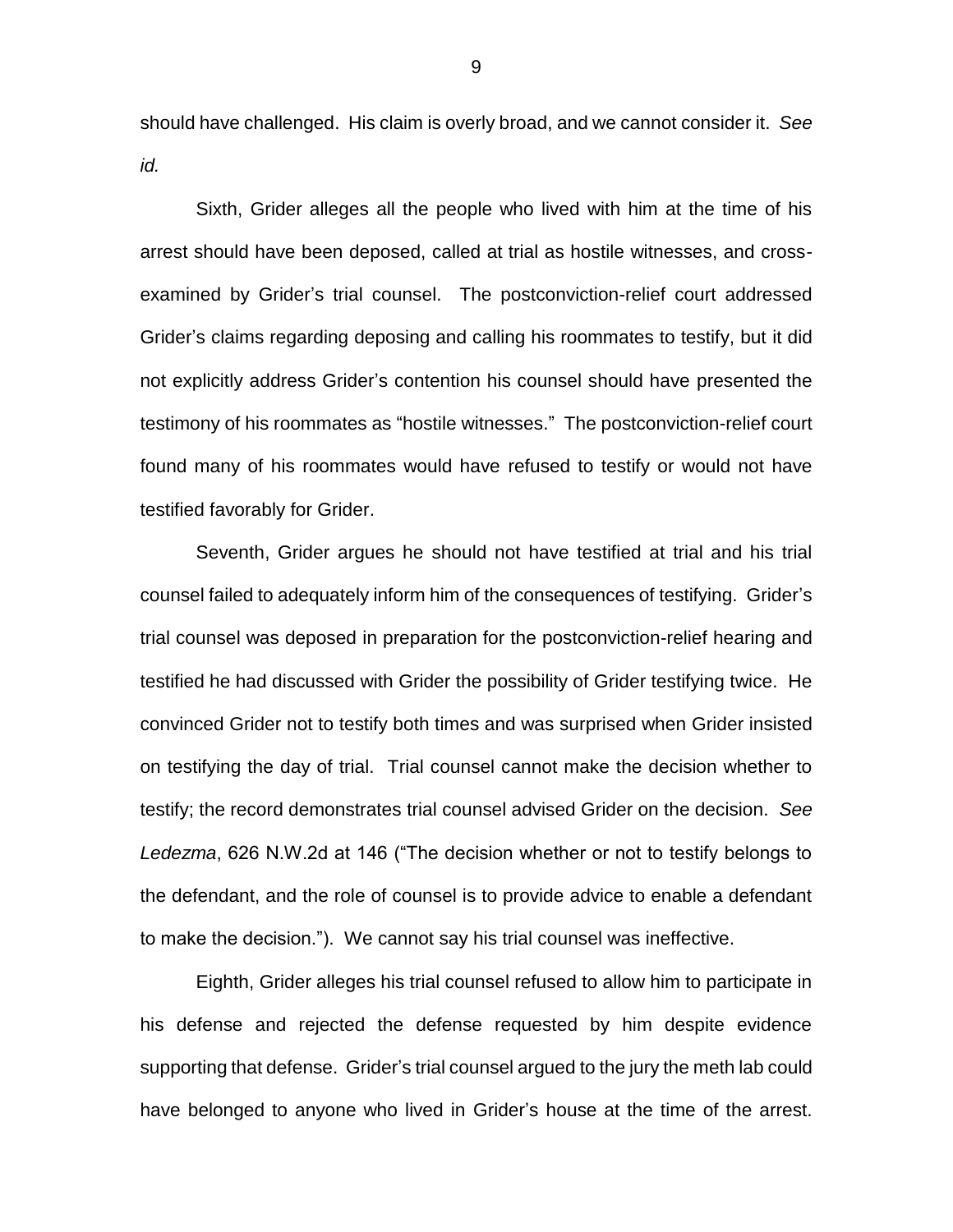Grider's trial counsel testified in his deposition for the postconviction application he presented the defense Grider had asked him to present. Counsel acknowledged he failed to argue one facet of Grider's proposed defense, that he was set up by drug task force agents who moved into his home, because the theory was "farfetched" and he "didn't think the jury would buy it." "[I]neffective assistance is more likely to be established when the alleged actions or inactions of counsel are attributed to a lack of diligence as opposed to the exercise of judgment." *Id.* at 142. "Improvident trial strategy, miscalculated tactics or mistakes in judgment do not necessarily amount to ineffective counsel." *Hinkle v. State*, 290 N.W.2d 28, 34 (Iowa 1980). "When counsel makes a reasonable tactical decision, this court will not engage in second-guessing." *Fryer v. State*, 325 N.W.2d 400, 413 (Iowa 1982). "Selection of the primary theory or theories of defense is a tactical matter." *Lamasters*, 821 N.W.2d at 866. We do not find Grider's trial counsel ineffective on this claim.

Ninth, Grider argues his trial counsel "failed to consult with and hire a defense expert that specializes in drug prosecutions where several other persons are known by state agents to have access to the premises of alleged manufacture, sale and or distribution of illegal drugs." Grider does not assert what the expert would have stated or how an expert's testimony would have affected the result obtained below. This allegation is too general in nature to allow us to address it here. *See Dunbar*, 515 N.W.2d at 15; *Schertz v. State*, 380 N.W.2d 404, 412 (Iowa 1985).

Tenth, Grider argues the State was a participant in the conspiracy to manufacture methamphetamine by the definition of conspiracy in the Iowa code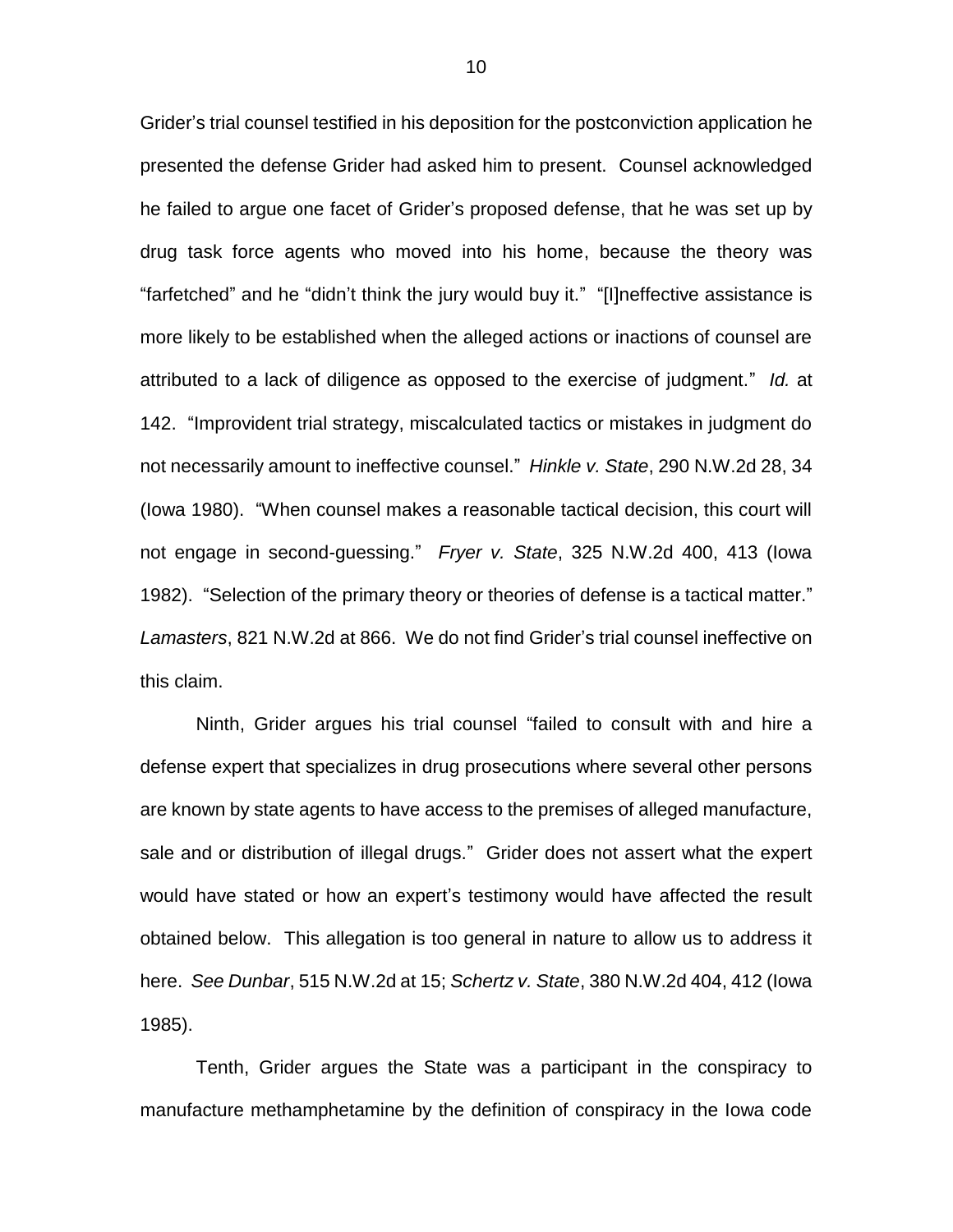and he cannot be charged with conspiracy if the State is a participant. There is no evidence in the record to suggest the State was a participant or that Grider's roommates were agents of the local drug task force.

Eleventh, Grider argues a private investigator should have been hired. The record shows a private investigator was hired, helped Grider's trial counsel prepare for trial, and met with Grider to discuss possible leads. Grider's claim his trial counsel was ineffective for failing to hire a private investigator has no merit.

Twelfth, Grider argues his trial counsel failed to depose five unnamed people who would have testified to his roommates' drug use. Grider does not present any evidence as to how it would help his case to show he was living with drug users. Grider does not say who these five people are or whether they were willing to testify. We cannot say Grider's trial counsel was ineffective for failing to depose these five unnamed people. *See Dunbar*, 515 N.W.2d at 15.

Finally, Grider argues his trial counsel refused to depose five people whom Grider met in jail that had knowledge his roommates were informants. There is no evidence in the record who these five people are, how they knew his roommates were informants, or whether they would have testified favorably for Grider. *See id.*  None of Grider's claims that his trial counsel was ineffective are persuasive.

Grider further claims in an amendment to his postconviction-relief application a hearing should have been held to address his request for new counsel in the underlying criminal case. The decision to grant a motion for substitute counsel is a matter within the trial court's discretion. *State v. Tejeda*, 677 N.W.2d 744, 749–50 (Iowa 2004). "Not every breakdown in communication is sufficient to warrant appointment of substitute counsel; a complete breakdown is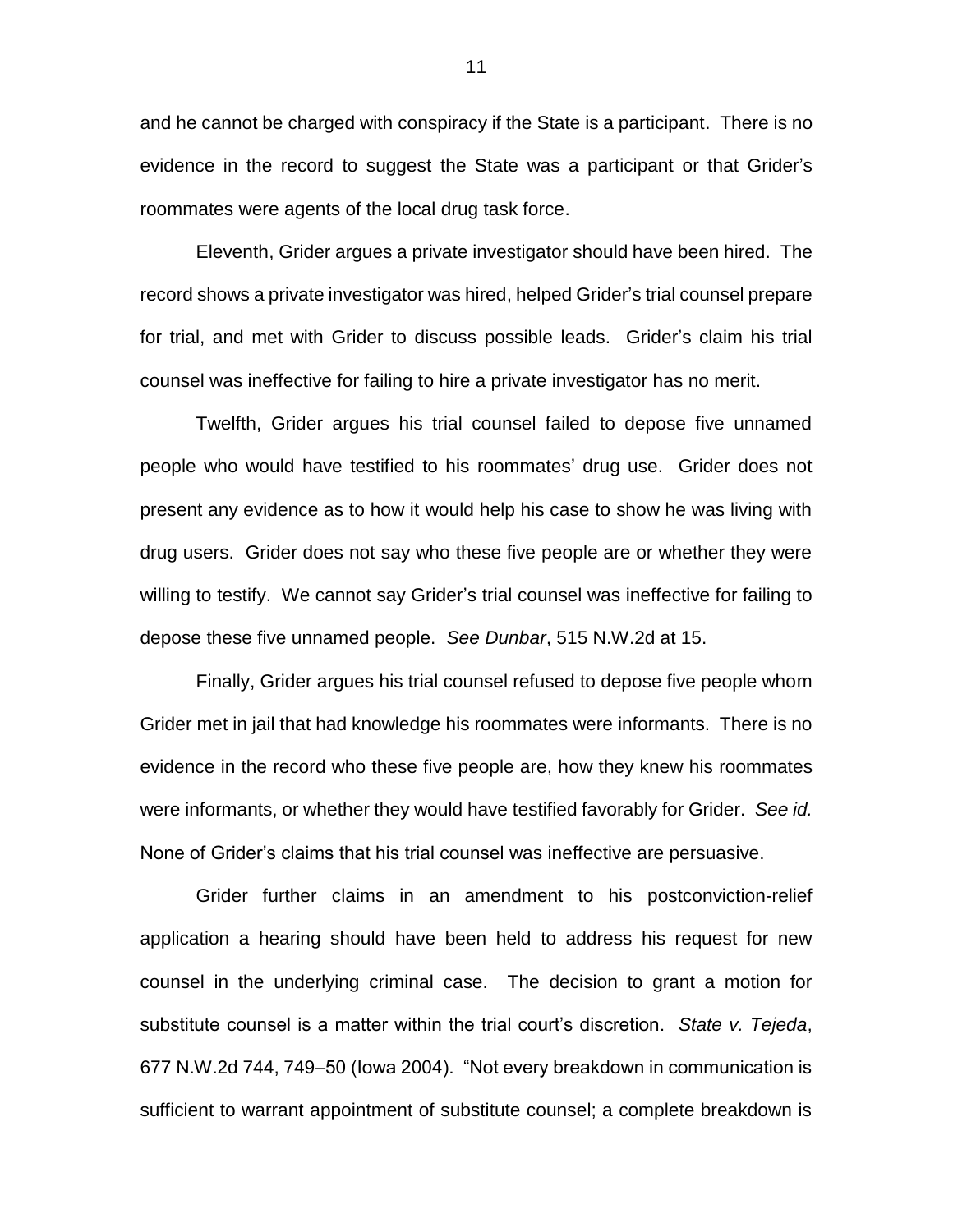required." *White v. State*, No. 09-0859, 2010 WL 446975, at \*3 (Iowa Ct. App. Feb. 10, 2010) "[T]o prove a total breakdown in communication, a defendant must put forth evidence of a severe and pervasive conflict with his attorney or evidence that he had such minimal contact with the attorney that meaningful communication was not possible." *Id.* (quoting *United States v. Lott*, 310 F.3d 1231, 1249 (10th Cir. 2002)).

Here, during the time Grider's case was pending, he wrote numerous pro se motions and letters to the district court. In those letters, Grider alleged he was representing himself, his attorney had lied to him, and his "court appointed attorney is actually an agent working with you to find me guilty of a fictional crime." A hearing was held on his claims,<sup>1</sup> and Grider described his complaints to the district court. The court responded by explaining counsel's appropriate actions and denied the motion. Grider fails to state or argue the result of the trial would have been different had he been appointed substitute counsel. Without arguing how he was prejudiced by the district court's failure to appoint substitute counsel, we cannot say he was prejudiced. *See Tejeda v. State*, No. 06-1255, 2007 WL 2119175, at \*2 (Iowa Ct. App. July 25, 2007) (finding the defendant was not prejudiced when he did not argue how the result of the trial would have been different with substitute counsel).

Because we find none of the claims the postconviction-relief court failed to explicitly address would have changed the outcome of Grider's postconvictionrelief application, Grider was not prejudiced by his counsel's failure to file a rule

 $\overline{a}$ 

 $1$  The hearing took place after the jury trial.